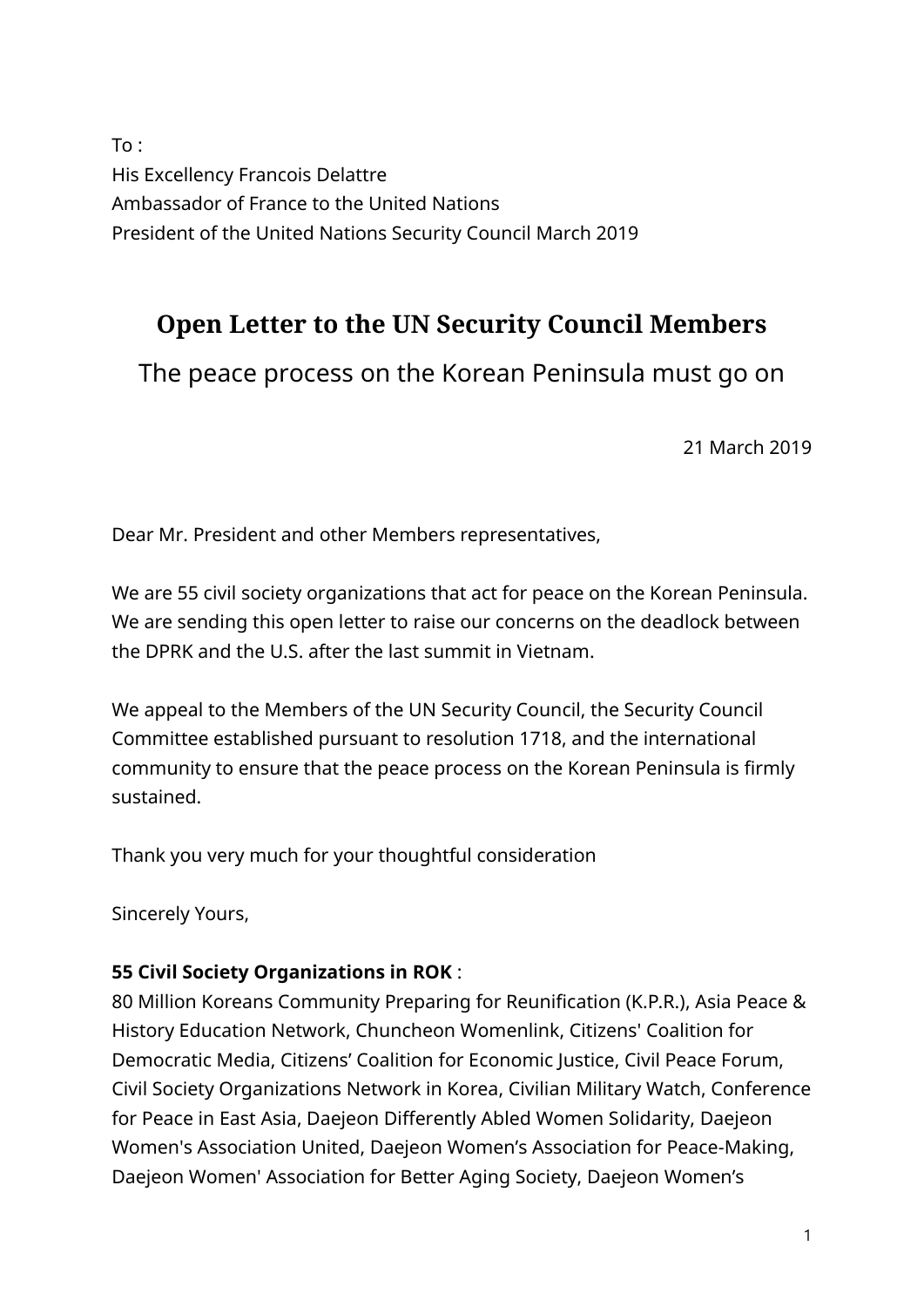Association for Democracy, Dongbuk Womenlink, Eco Horizon Institute, Green Korea, Gunpo Womenlink, Gwangju Womenlink, Incheon Womenlink, Jeju Peace Human Rights Center, Jeju Peace Human Rights Institute WHAT, Korea Federation for Environmental Movements, Korea NGO Council for Cooperation with North Korea, Korea Veterans for Peace, Korea Women's Associations United, Korea Women's Hot Line, Korean Sharing Movement, MINBYUN-Lawyers for a Democratic Society, Movement for One Korea, Namseo Womenlink, National YWCA of Korea, NCYK (National Council of YMCA'S of Korea), Networks for Greentransport, Ok Tree, Peace Network, Peace Sharing Association, PEACEMOMO, People's Solidarity for Participatory Democracy (PSPD), Professors for Democracy, Pyeongtaek Peace Center, Reconciliation and Reunification Committee, NCCK (The National Council of Churches in Korea), Research Institute for Peace and Reunification of Korea, Sejong Women's Corporation, Solidarity for Peace and Reunification of Korea (SPARK), The Corea Peace 3000, The Headquarters of National Unification Movement of Young Korean Academy, The Korean Council for Justice and Remembrance for the Issues of Military Sexual Slavery by Japan, The Research Institute of the Differently Abled Person's Right in Korea, The Righteous People for Korean Unification, Women in Action for Life PAN, Women Making Peace, Womenlink, Won-Buddhism Diocese of Pyongyang, World Without War

\* Among 55 Civil Society Organizations, Citizens' Coalition for Economic Justice, Korea Federation for Environmental Movements, Korean Sharing Movement, Korea Women's Associations United, MINBYUN-Lawyers for a Democratic Society, People's Solidarity for Participatory Democracy (PSPD) have been in the Consultative Status with ECOSOC.

1. Open Letter to the UN Security Council Members

Contact details **People's Solidarity for Participatory Democracy (PSPD)** 16, Jahamunro 9-gil, Jongno-Gu, Seoul ROK 03036 Tel +82 2 723 4250 Fax +82 2 6919 2004 Email peace@pspd.org Web [www.peoplepower21.org/english](http://www.peoplepower21.org/english)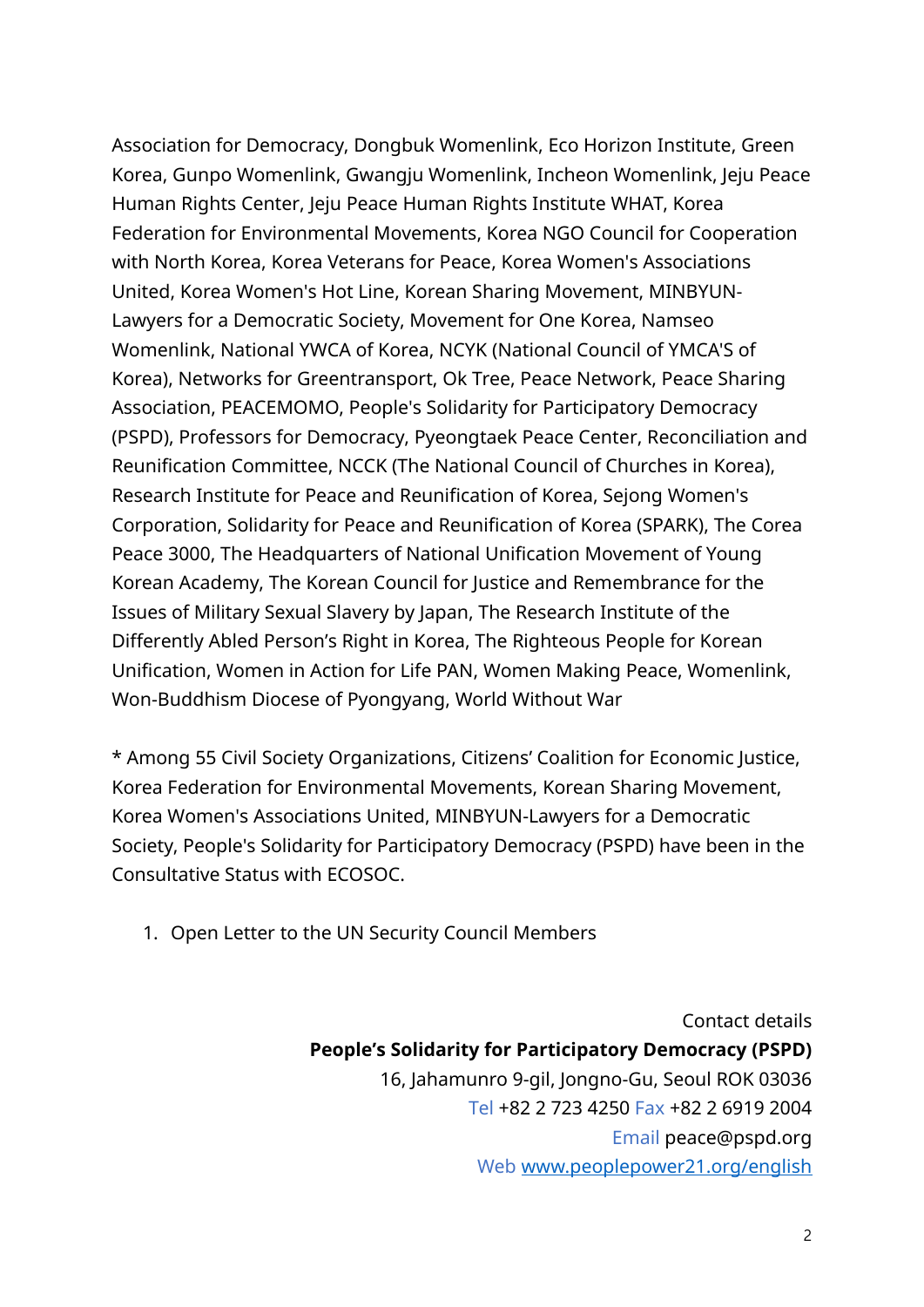## **The peace process on the Korean Peninsula must go on**

We are 55 civil society organizations that act for peace on the Korean Peninsula. Since the last summit in Vietnam between the DPRK and the U.S. ended without result, concerns have been raised that the deadlock between the two countries will be prolonged. We wish to make it clear that there must be no further action to aggravate the situation. We appeal to the Members of the UN Security Council, the Security Council Committee established pursuant to resolution 1718, and the international community to ensure that the peace process on the Korean Peninsula is firmly sustained.

We request the Members of the UN Security Council to publicly announce in support of the following: the reopening of the DPRK-the U.S. dialogue; the lifting all the sanctions related to humanitarian assistance; and the starting of negotiations to build peace regime on the Korean Peninsula.

We also request the 1718 Committee to lift all the sanctions against humanitarian support to the DPRK.

#### **The dialogue between the DPRK and the U.S. must continue**

The 2nd DPRK-U.S. summit clearly showed that removing tensions from the Korean Peninsula, where the Cold War still runs, is not an easy task. For the countries who have been enemies to each other for almost 70 years, it is not easy at all to trust and begin to have open talks with each other. This is why it is neither realistic nor appropriate for the U.S. to demand that the DPRK completely denuclearize at once. The DPRK needs to consider the fact that deep-rooted mistrust is also alive despite her stated willingness to denuclearize.

We would like to highlight that the DPRK and the U.S. committed in Singapore 'to establish new relations, to build a lasting and stable peace regime on the Korean Peninsula and to work toward complete denuclearization of the Korean Peninsula'. We expect the two countries will adjust their demands and expectations to start phased and simultaneous implementation of their promises at the smallest level they feel comfortable with. Once they start building trust in the process, they will be able to agree on larger issues. The DPRK and the U.S. must earnestly listen to each other and continue their dialogue.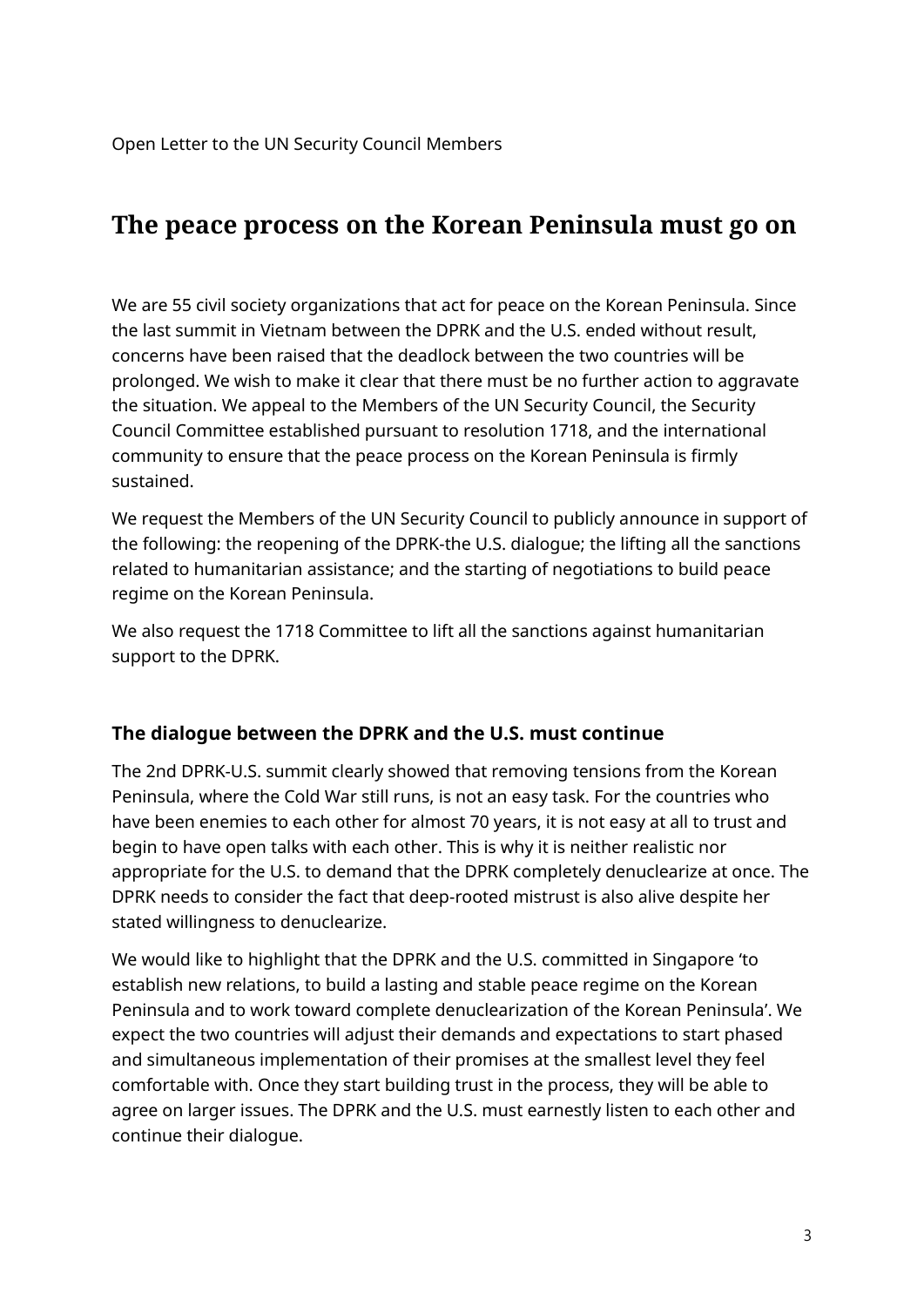## **At least, the sanctions against the DPRK that are related to humanitarian assistance must be lifted**

The UN says that the sanctions against the DPRK are not the end, but the means. In the same light, all resolutions of the UN Security Council on the sanctions emphasize the commitment to "a peaceful, diplomatic, and political solution to the situation." The true purposes of such resolutions are to urge "the DPRK and the U.S. to respect each other's sovereignty and exist peacefully together" and also "the council members as well as other states to facilitate a peaceful and comprehensive solution through dialogue". Humanitarian assistance is a universal and non-derogable value and spirit in the work of the UN. As the UN Security Council resolutions clarify that these resolutions "are not intended to have adverse humanitarian consequences for the civilian population of the DPRK or to affect negatively or restrict those activities, … the work of international and non-governmental organizations carrying out assistance and relief activities in the DPRK for the benefit of the civilian population of the DPRK." However, the sanctions against the DPRK by the UN and the stronger ones imposed by the U.S. after the 1st DPRK-U.S. summit have aggravated the conditions for humanitarian assistance to the DPRK. We urge the 1718 Committee to lift all the sanctions that prevent humanitarian assistance to the DPRK.

These sanctions hamper implementation of inter-Korean agreements for exchange and cooperation. They even made it difficult to resume operation of Mount Geumgang tours and Gaeseong Industrial Complex, which are stopped activities unrelated to the UN sanctions. As initial steps for peace, the two Koreas need to expand meetings and cooperation among them in order to end military tension and confrontation, and thus paving way for peace in the Korean Peninsula and Northeast Asia. The sanctions against the DPRK which impede to conduct humanitarian assistance and build cooperative relationships between the two Koreas must be relieved as soon as possible.

## **'Denuclearization as Peacemaking Process' must be observed as a principle**

The nuclear conflict on the Korean Peninsula is a product of the instability inherent to an armistice regime, grown out of the decades-long military confrontation and arms race. Denuclearization of the Korean Peninsula is closely connected to building a peace regime on the Korean Peninsula with normalizing relations between the DPRK and the U.S. The denuclearization of the DPRK alone cannot be the entry point for negotiations to begin. Peace on the Peninsula cannot be achieved only through denuclearization. It can only be achieved, instead, when it becomes part of a peace-building process. Efforts to build a permanent peace regime here, such as signing a peace treaty or a non-aggression agreement, and normalizing relations between the DPRK and the U.S. must be paralleled.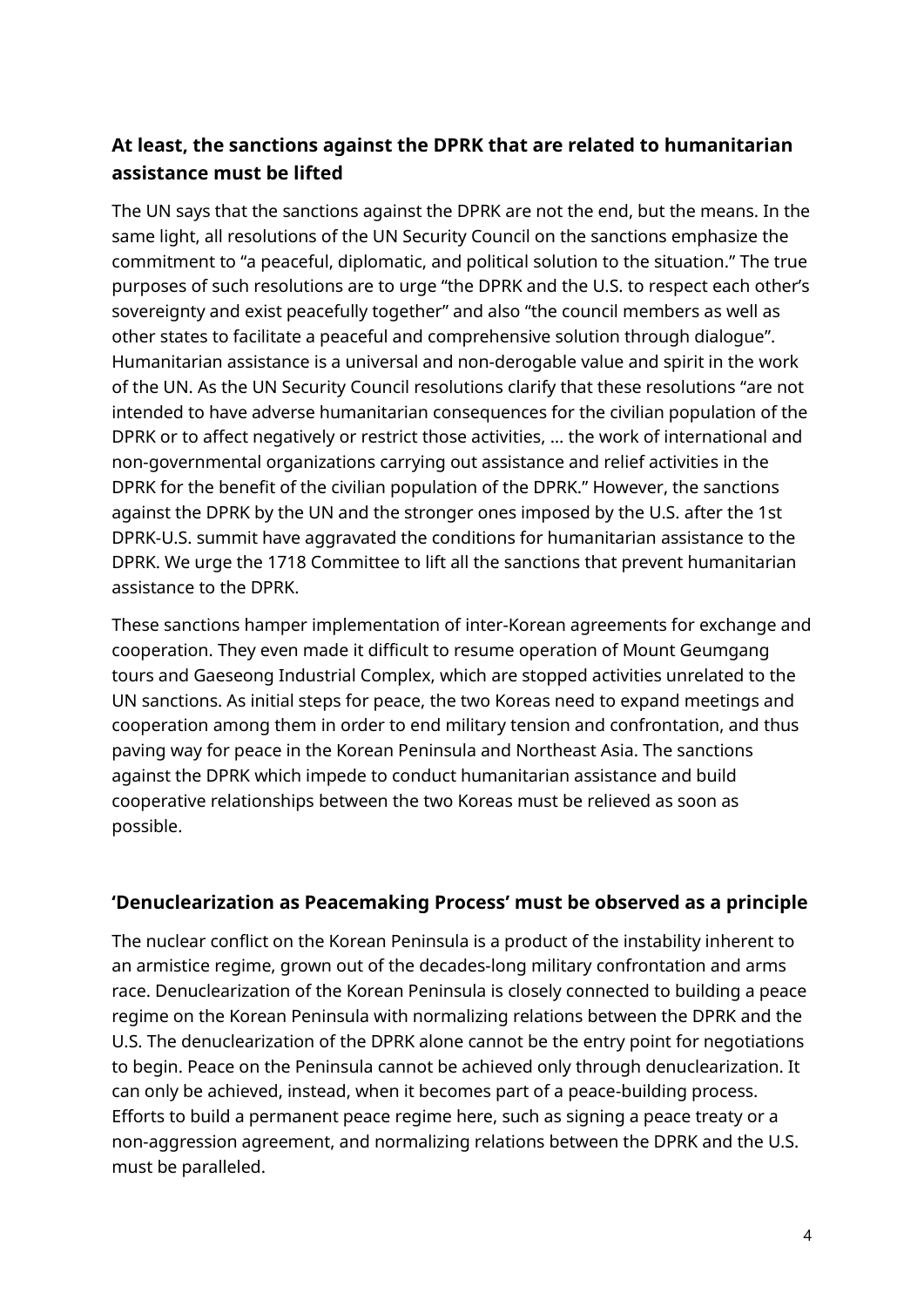The kind of complete denuclearization that people in the two Koreas sincerely wish to achieve is a state where all nuclear threats surrounding the Peninsula are removed. This cannot be achieved only by 'Complete, Verifiable, Irreversible Denuclearization' of the DPRK alone. Abolishment of the extended deterrence strategy to which the ROK, the U.S., and Japan rely on is one of the associated and necessary tasks. Nuclear-Free Korean Peninsula can become a stepping stone for Northeast Asia Nuclear-Weapon-Free Zone and Nuclear-Free world.

#### **There is no other way to achieve peace but through peaceful means**

Achieving peace on the Korean Peninsula will serve as a testing case for whether humanity will be able to peacefully resolve the accumulated conflicts of today's world, or not. In Korea, we have recently witnessed that peace can be achieved through peaceful means and problems can be solved through dialogue and negotiation. Since the inter-Korean summit last year, the two Koreas have ceased all hostile activities, cherishing the most peaceful time ever since the armistice began. We should never return to the repeated threats of nuclear war and heightened military tension under any circumstances.

Once again, we urge the UN Security Council and the international community to support the painstaking efforts to bring peace to the Korean Peninsula. Cooperation from the international community is absolutely crucial. We plead that you do utmost to ensure the continuity of the peace process on the Korean Peninsula. For its part, Korean civil society will spare no effort.

21 March 2019

- 80 Million Koreans Community Preparing for Reunification (K.P.R.)
- Asia Peace & History Education Network
- Chuncheon Womenlink
- Citizens' Coalition for Democratic Media
- Citizens' Coalition for Economic Justice
- Civil Peace Forum
- Civil Society Organizations Network in Korea
- Civilian Military Watch
- Conference for Peace in East Asia
- Daejeon Differently Abled Women Solidarity
- Daejeon Women' Association for Better Aging Society
- Daejeon Women's Association United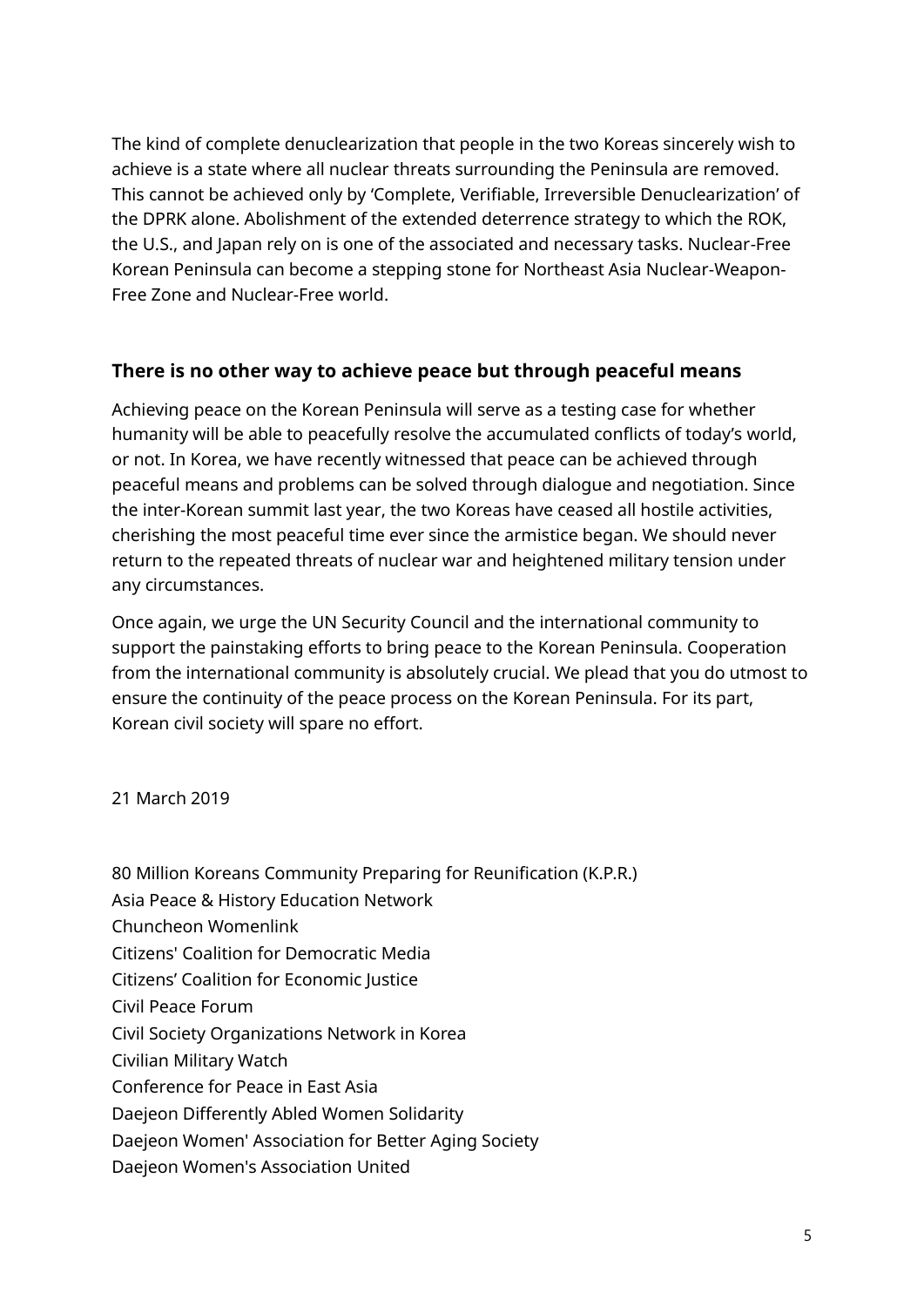- Daejeon Women's Association for Democracy
- Daejeon Women's Association for Peace-Making
- Dongbuk Womenlink
- Eco Horizon Institute
- Green Korea
- Gunpo Womenlink
- Gwangju Womenlink
- Incheon Womenlink
- Jeju Peace Human Rights Center
- Jeju Peace Human Rights Institute WHAT
- Korea Federation for Environmental Movements
- Korea NGO Council for Cooperation with North Korea
- Korea Veterans for Peace
- Korea Women's Associations United
- Korea Women's Hot Line
- Korean Sharing Movement
- MINBYUN-Lawyers for a Democratic Society
- Movement for One Korea
- Namseo Womenlink
- National YWCA of Korea
- NCYK (National Council of YMCA'S of Korea)
- Networks for Greentransport
- Ok Tree
- Peace Network
- Peace Sharing Association
- PEACEMOMO
- People's Solidarity for Participatory Democracy (PSPD)
- Professors for Democracy
- Pyeongtaek Peace Center
- Reconciliation and Reunification Committee, NCCK (The National Council of Churches in Korea)
- Research Institute for Peace and Reunification of Korea
- Sejong Women's Corporation
- Solidarity for Peace and Reunification of Korea (SPARK)
- The Corea Peace 3000
- The Headquarters of National Unification Movement of Young Korean Academy
- The Korean Council for Justice and Remembrance for the Issues of Military Sexual Slavery by Japan
- The Research Institute of the Differently Abled Person's Right in Korea